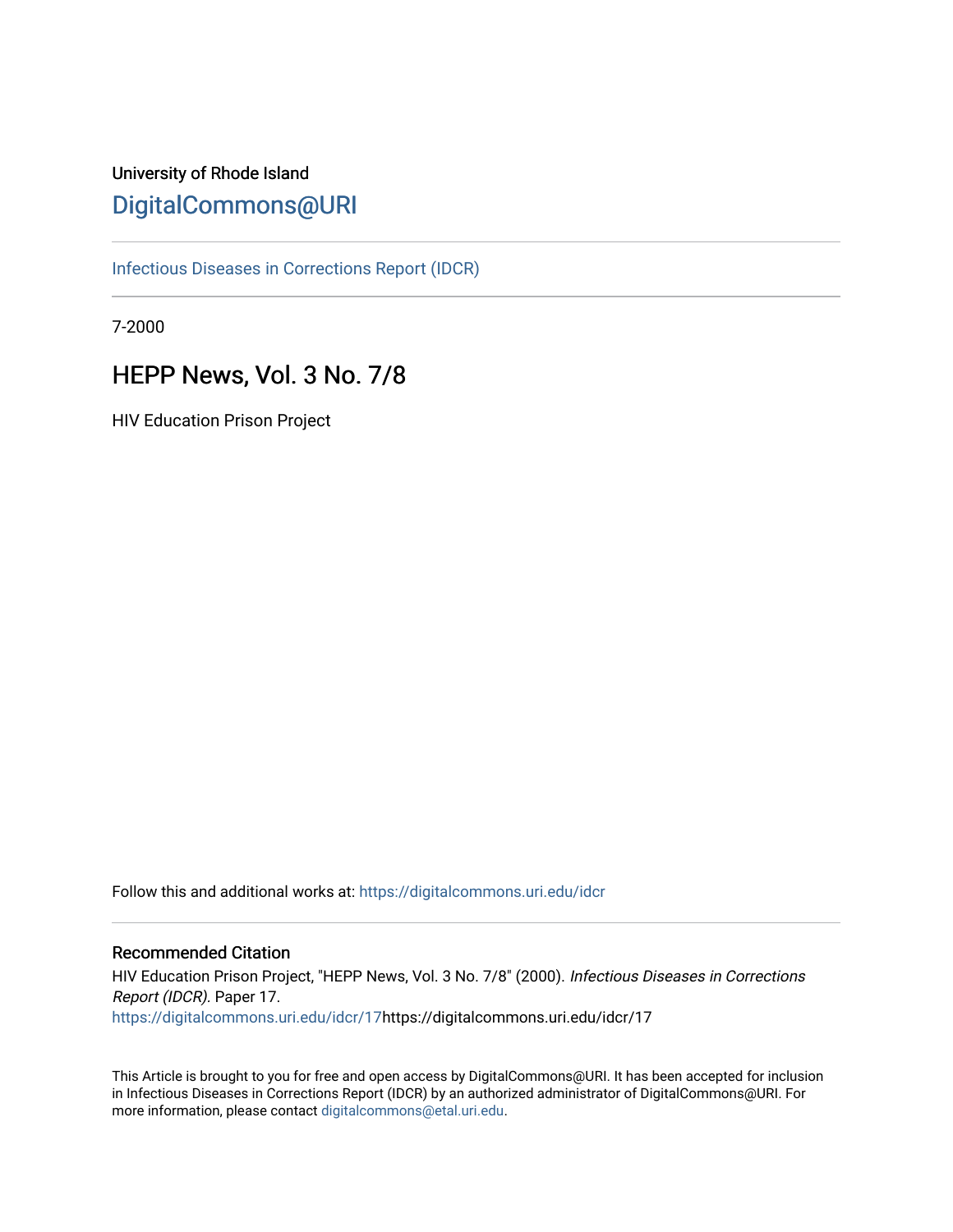

Sponsored by the Brown University School of Medicine Office of Continuing Medical Education and the Brown University AIDS Program.

## **ABOUT HEPP**

*HEPP News, a forum for correctional problem solving, targets correctional administrators and HIV/AIDS care providers including physicians, nurses, outreach workers, and case managers. Published monthly and distributed by fax, HEPP News provides up-to-the-moment information on HIV treatment, efficient approaches to administering HIV treatment in the correctional environment, national and international news related to HIV in prisons and jails, and changes in correctional care that impact HIV treatment. Continuing Medical Education credits are provided by the Brown University Office of Continuing Medical Education to physicians who accurately respond to the questions on the last page of the newsletter.* 

## **EDITORS**

**Anne S. De Groot, M.D.** *Director, TB/HIV Research Lab, Brown University School of Medicine*

**Frederick L. Altice, M.D.** *Director, HIV in Prisons Program, Yale University AIDS Program*

**Joseph Bick, M.D.** *Chief Medical Officer, HIV Treatment Services California Department of Corrections California Medical Facility, Vacaville*

**Faculty Disclosure**  In accordance with the Accreditation Council for Continuing Medical Education Standards for Commercial Support, the faculty for this activity have been asked to complete Conflict of Interest Disclosure forms. Disclosures are listed at the end of articles. All of the individual medications discussed in this newsletter are approved for treatment of HIV unless otherwise indicated. For the treatment of HIV infection, many physicians opt to use combination antiretroviral therapy which is not addressed by the FDA.

*HEPP News is grateful for the primary support of Agouron Pharmaceuticals and the additional support of Roche Pharmaceuticals, Merck & Co., Roxane Laboratories, Dupont, Abbott Laboratories, Glaxo Wellcome and Bristol-Myers Squibb through unrestricted educational grants.*

## **Prisons and Jails Worldwide: Update from the 13th International Conference on AIDS**

**Elizabeth Stubblefield***, Managing Editor, HEPP News* **David Wohl\****, Director, Central Prison, Infectious Disease Services, University of North Carolina*

Delegates from resource-rich nations attending the 13th International AIDS Conference in Durban, South Africa last month confronted the unfathomable suffering HIV is causing in South Africa and other developing nations. However, as desperate as the situation is in many of the world's poorest nations, it is in prisons where HIV reigns.

Reflecting the unique role prisons and jails play in the HIV pandemic, an entire conference symposium, entitled 'HIV Behind Bars', was convened. Oral and poster presentations at this symposium provided a glimpse of life behind prison walls from rural sub-Saharan African jails to Latin American penitentiaries, and painted a fuller picture of HIV in the nation with the greatest per capita prison population, the US.

### **Concentrating an Epidemic**

Presentations at Durban reinforced Dr. Jonathan Mann's observations that the most vulnerable members of the population of any country are at the highest risk for contracting HIV/AIDS (1). Regardless of the country, prisons and jails concentrate HIV-infected and at-risk individuals. Data regarding the prevalence of HIV/AIDS in prisons in countries outside North America and Europe have been scarce, however, reports at the conference provided some new HIV prevalence information. The methods used for collecting HIV prevalence data from correctional facilities differed widely. Some studies relied on voluntary reporting (to surveyors or to prison health care officials) which may significantly underestimate the number of inmates who have HIV infection by at least 25% (2). Anonymous serosurveys are far more accurate than voluntary reporting (3).

### **Sub-Saharan Africa**

Studies of the prevalence of HIV in African prisons show rates ranging from 2.7% in a cross sectional serostudy in Senegal (4) to 27% in Zambia as determined by a voluntary questionnaire and ELISA testing of 1,596 inmates (8 ). In the Côte D'Ivoire, a random sample of 500 inmates in one facility demonstrated a prevalence rate of HIV infection of 28%, double that of the general population (4).

These high HIV prevalence rates are not surpris-

ing, given the impact that HIV has had on this region of the world. In sub-Saharan Africa approximately 24.5 million people are living with HIV infection - over two thirds of the world's burden of HIV. Over 11.5 million Africans have died of AIDS, representing 83 percent of the total HIVrelated deaths worldwide. In several African countries, the rate of HIV infection among adults aged 15 to 49 exceeds 20% (5) and life expectancies have plummeted to turn of the century figures.

#### **Asia**

Eighteen percent (7 million) of the global population of HIV-infection individuals live in South and Southeast Asia. Limited information regarding HIV prevalence rates in Asian correctional settings is available (see Table 1). This is unfortunate given that the Asian/Pacific region had the second highest rate of new infections in 1998, second only to Sub-Saharan Africa, and that this region is predicted to be the next epicenter of HIV infection (5).

### **Latin America**

HIV infection rates have doubled over the past year in many sub-populations of Latin America. On the Caribbean coast of Latin America, the prevalence rate exceeds 16% among adults in their 20s (5). According to the UNAIDS report, heterosexual transmission is rapidly spreading the disease throughout the region. A 1999 report from Brazilian correctional facilities describes an HIV prevalence of 16% among 631 inmates who agreed to voluntary testing (6). A cross-sectional study of 693 inmates from three Brazilian prisons revealed an HIV prevalence rate of 14%, with a range of 11% (in one minimum-security facility) to 22% (in one maximum security facility) (7).

### **Europe and the U.S.**

European countries report a wide range of prevalence rates, ranging from 0.19% in anonymous survey of 544 inmates in Athens, Greece (8) to 11% of inmates who volunteered for an anony-*Continued on page 2*

| WHAT'S INSIDE                                                                                                 |  |
|---------------------------------------------------------------------------------------------------------------|--|
|                                                                                                               |  |
| Ask the Expert <b>Experied Ask the Expert</b> of the state of the state and the part of the state of the Asia |  |
|                                                                                                               |  |
| HIV 101                                                                                                       |  |
|                                                                                                               |  |

Brown University School of Medicine | Providence, RI 02906 | 401.863.2180 | fax: 401.863.1243 | www.hivcorrections.org *If you have any problems with this fax transmission please call 877.896.7636 or e-mail us at ccg@ccgnetwork.com*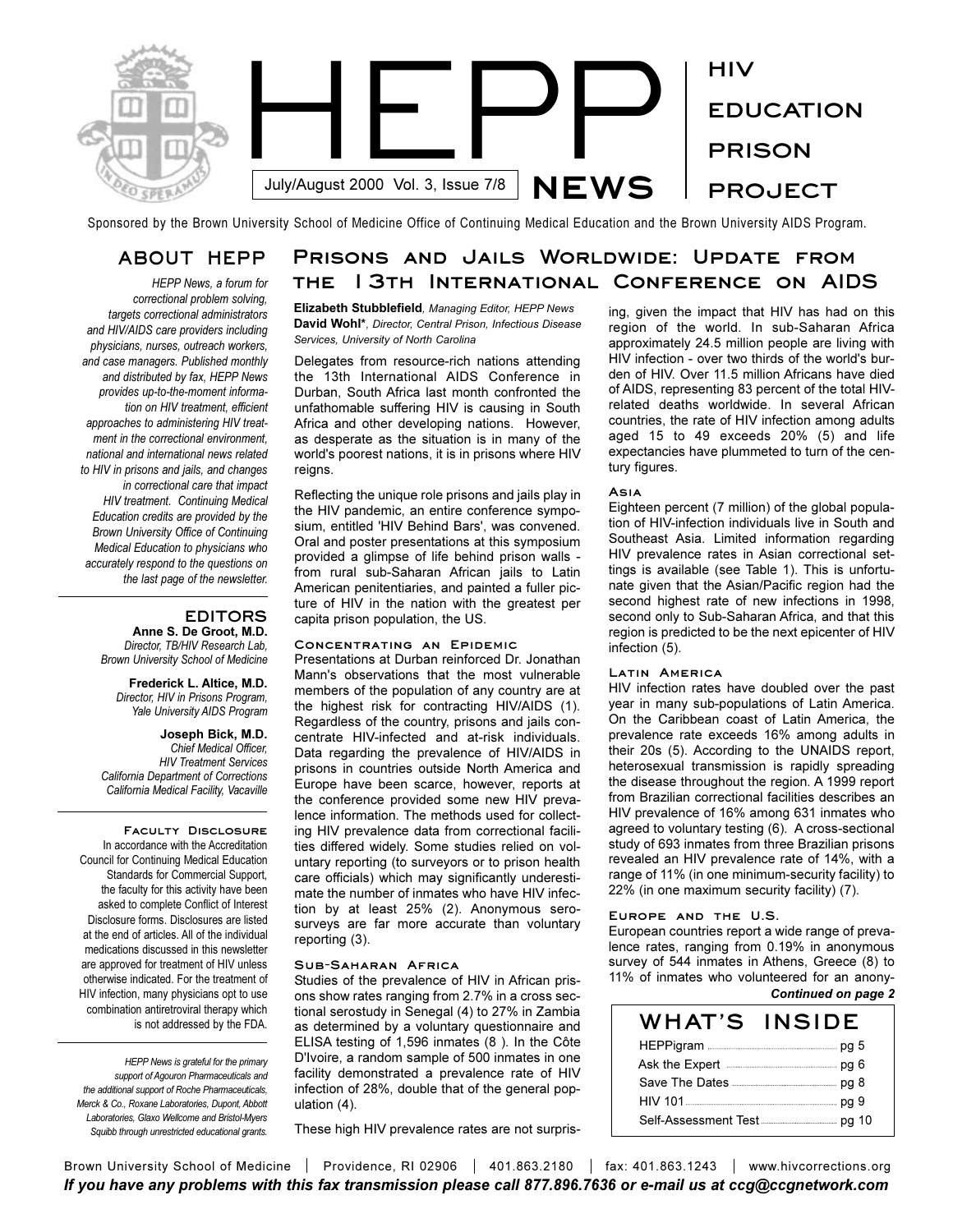## **Prisons and Jails Worldwide...**

*(continued from page 1)*

mous survey in Southeastern France (9) and 47% among a selected group of 639 injection drug using prisoners incarcerated in Léon, Spain (10). In comparison, the nationwide average prevalence rate in the U.S. is low, 2.3% overall. In the Northeastern U.S., however, anonymous serosurveys have revealed HIV infection rates ranging from 7 to 26% depending on the location of the correctional facility (rates are highest in New York City, New York State, and New Jersey) (11).

### **Gender**

Distribution of HIV prevalence by gender is reversed in correctional settings. In U.S. prisons, incarcerated women are twice as likely as men to have AIDS (11), in contrast to the general US population where men are almost four times as likely to have AIDS than women (See HEPP News, April 2000) (12). Several papers presented at the conference from Brazil indicate women in that country also exhibit higher rates of HIV infection than men (7.2% versus 4.8%)(13, 14, 7). Likewise, a study from India found a high rate of 9.5% HIV prevalence among women inmates, compared to 1.7% among men. Ghante Nagaraj and colleagues attribute the high rate of HIV among incarcerated women to the fact that most are commercial sex workers, a very high-risk occupation (15). Likewise in the U.S., women are more likely to be incarcerated for sex and drug crimes known to be associated with increased risk for HIV infection.

### **Risk Behaviors: Drug use**

Obtaining data regarding in prison drug use is challenging, but critical to our understanding of the risk of HIV transmission inside prisons. In several reports, investigators presented evidence that injection drug use does occur in correctional settings and is associated with HIV infection. Outside the US, intraprison spread is an important concern. Greek researchers found that 55% of IDUs use drugs in prisons, and over half (57.8%) used injection drugs. Ninety percent of those injecting in prison shared needles, and these researchers suggested that IDUs inject less but share needles more frequently when incarcerated (8).

Very few correctional facilities allow the distribution of sterile injection equipment. Switzerland, Spain, and Germany, however, have had successful pilot programs and some facilities have since adopted programs that allow clean injection equipment to be available. Inmates and staff in these facilities have reported that they feel safer, needle stick injuries have declined significantly, and there was no increase in drug consumption (16). In Durban, C. Menoyo presented similar findings from a 22-month needle exchange pilot study in the prison of Bilbao, Spain (17). Prison officials, guards and

# **Table 1. International HIV in Prison Statistics** *From the XIII International AIDS Conference, Durban, South Africa, July 2000*

| Country                                                                                        | <b>Survey Method</b>                                            | <b>HIV Prevalence</b>                                                                   | <b>Other Notes</b>                                                                                                  |
|------------------------------------------------------------------------------------------------|-----------------------------------------------------------------|-----------------------------------------------------------------------------------------|---------------------------------------------------------------------------------------------------------------------|
| Buenos Aires,<br>Argentina<br>(Wainstein 1998)                                                 | voluntary Testing                                               | 11% men<br>9% women                                                                     |                                                                                                                     |
| Rio de<br>Janeiro, Brazil<br>(Bauer TuPeD3674)                                                 | voluntary                                                       | 3.4% men<br>11.6% women                                                                 | considered low for Brazil<br>HCV 7.1% of men,<br>10.1% of women                                                     |
| Rio de Janeiro,<br>Brazil (Gomes<br>TuPeD3690)                                                 | voluntary<br>n=250 men, 43 women per<br>year                    | 2% men<br>4% women                                                                      | from 1996 to 1999 prevalence<br>did not change syphilis : 9% of<br>men, 20% of women HCV: 6%<br>of men, 5% of women |
| Women of Rio de<br>Janeiro, Brazil<br>(Carvalho<br>TuPeD3692)                                  | sectional study in 3 women's<br>prisons=513, blood tested       | 12% women                                                                               | women:<br>22.6% syphilis<br>23.1% HBV<br>10% HCV                                                                    |
| California<br>(Ruiz WePeC4343)                                                                 | cross-sectional unlinked<br>(blinded) survey n=5593             | 1.43%                                                                                   | 3.5% HBsAg 34.5% HCV<br>77.9% were + for anti-HSV-2                                                                 |
| Cote D'Ivoire<br>(Togbe 1998)                                                                  | random sample of 500<br>inmates                                 | 27.54%                                                                                  |                                                                                                                     |
| Conakry, Guinea<br>(Magassouba<br>MoPeC2344)                                                   | sample of 500, confirmed w/<br>western blott.                   | 3.4% overall<br>3% men, 0.4%<br>women                                                   | considered high in comparison<br>to general population                                                              |
| Europe: Belgium,<br>France, Germany,<br>Italy, Portugal,<br>Spain, Sweden<br>(Rotily TuOrD318) | voluntary, anonymous<br>questionnaire, saliva test              | 5.6% overall<br>Portugal: 19.7%<br>Spain: 12.9%                                         | 32% IDUs (n=3229)<br>45% injected in prison                                                                         |
| India<br>(Ghante Nagaraj<br>MoPeC2333)                                                         | ELISA n=831                                                     | 1.68% women:<br>9.5% (mostly<br>CSWs)                                                   |                                                                                                                     |
| Nigeria(Idigbe 1998)                                                                           | serostudy, random selection<br>of 753 inmates                   | 9%                                                                                      |                                                                                                                     |
| Russia (Morozov<br>MoPpC1103)                                                                  | mandatory, non-anonymous<br>testing n=4182                      | 34%                                                                                     | 58% reported IDU in past 12<br>months                                                                               |
| Senegal<br>(Ndaiye 1998)                                                                       | cross-sectional serostudy                                       | 2.7%                                                                                    |                                                                                                                     |
| Shanghai<br>(Bao TuPeD3698)                                                                    | 12,998 serum samples<br>taken between 1991 and<br><u> 1999.</u> | $0.23\%$ (n=30)                                                                         | primarily among drug users                                                                                          |
| Spain<br>(BurattiniTuPec3457)                                                                  | random sampled<br>interviewed and<br>blood tested n=631         | 16%                                                                                     | 22% IDUs. 34% HCV 16%<br>Syphilis Parenteral exposure<br>was more common than sexual                                |
| <b>United States</b><br>(Hammett 1999)                                                         | national survey                                                 | 2.3% overall<br>2.3% men<br>(range 0.2%-<br>13.2%) 3.5% of<br>women (range<br>0%-20.5%) | Some facilities have condom<br>availability                                                                         |
| Zambia<br>(SimooyaMoPeC2336)                                                                   | voluntary questionnaire<br>$ELISA$ n=1596                       | 27%                                                                                     | no condom distribution                                                                                              |

inmates all expressed satisfaction. No custody or safety incidents related to the program occurred.

### **Risk Behaviors:**

**Unprotected Sex** Condom availability continues to be a highly controversial topic in most correctional settings. According to the Canadian HIV/AIDS Legal Network, all facilities in Canada and New South Wales, Australia, and some facilities in Europe allow condom distribution within correctional settings. Condom availability is rare in facilities in the United States.

In 1996, South Africa ended segregation of HIV-infected prisoners and established a policy allowing the distribution of condoms. However, according to a report presented at the International AIDS Conference by Teboho Kekana of the AIDS Law Project in South Africa, policy and practice are very far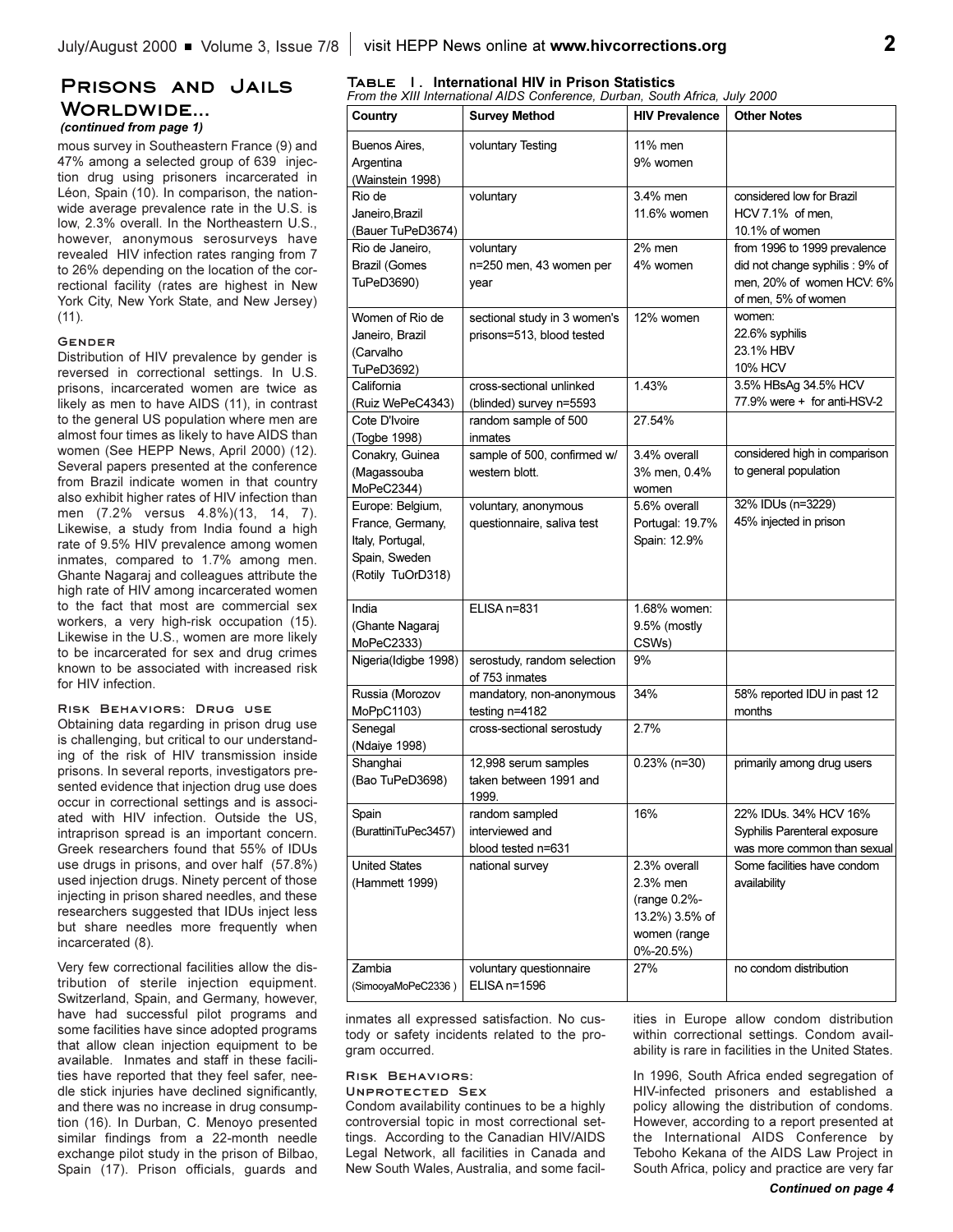## **Letter from the Editor**

#### *Dear Colleagues,*

*As horrific as the HIV epidemic has been in this country, the toll among prisoners has been even greater. In reports this month from the XIII International AIDS Conference in Durban, E. Stubblefield and D. Wohl remind us that North American statistics pale in comparison to the situation in much of the developing world. With an estimated 24.5 million adults and children living with HIV/AIDS, Sub-Saharan Africa has 25 times the number of cases as does North America. In much of the developing world,. the rate of new cases and the prevalence of infection in the general population far exceeds that seen in more developed nations.*

*Correctional health care providers from around the world provided data in Durban on the heavy impact HIV is having upon the incarcerated. Ongoing injection drug use, the lack of clean needles and/or sterilizing equipment, and unprotected sex due to the unavailability of condoms create environments in jails and prisons in developing nations by which the ongoing amplification of the HIV epidemic is assured.*

*Clearly, there are success stories, both in the US and abroad. One such program at the Mysore Central prison in India is featured this month. However, even when prisoners receive good HIV care, many lose access once paroled or released. In California alone, over 10% of inmates are deported upon release, usually to a resource-poor nation where access to antiretroviral therapy is negligible.* 

*Certainly, progress has been made in those countries that can afford life sustaining treatments. The challenges will be extending these benefits to the legions afflicted in developing countries, and finding ways to stem the growing tide of new infections, which threaten to overwhelm the efforts to control the epidemic.*

*This month's issue also features a sample HIV treatment plan flowsheet and an approach to the management of varicella zoster virus in the correctional setting. After reviewing this issue, readers should be able to describe the management of chicken pox and varicella zoster virus, list ART regimens in order of effectiveness according to the latest news from Durban, and determine when Abacavir may be reintroduced.*

*As always, we welcome your feedback on HEPP News!*

*Sincerely,*

l Bick

*Joseph Bick, M.D.*

**Senior Advisors** Theodore M. Hammett, Ph.D. *Abt Associates*

Ned E. Heltzer, R.Ph., M.S. *Prison Health Services, Inc.*

Ralf Jürgens *Canadian AIDS Law Legal Network* David P. Paar, M.D.

*University of Texas Medical Branch* Joseph Paris, Ph.D., M.D.

*CCHP Georgia Dept. of Corrections*  Khurram Rana, Pharm. D.

*University of RI College of Pharmacy* David Thomas, J.D., M.D. *Florida Dept. of Corrections*

Lester Wright, M.D. *New York State Dept. of Corrections*

**Associate Editors**

Betty Rider, M.A., M.S. *North Carolina Division of Prisons*

Anne C. Spaulding, M.D. *Brown University School of Medicine*

Stephen Tabet, M.D., M.P.H. *Univ. of Washington Division of Infectious Disease Seattle HIVNET*

> David A. Wohl, M.D. *University of North Carolina*

> > **Managers**

Dennis Thomas *HIV Education Prison Project*

Michelle Gaseau *The Corrections Connection*

**Layout** Kimberly Backlund-Lewis

*The Corrections Connection*

**Promotion and Distribution**

Amanda Butler *Cimon Consulting Group*

**Managing Editor** 

Elizabeth Stubblefield *HIV Education Prison Project*

The editorial board and contributors to HEPP News include national and regional correctional professionals, selected on the basis of their experience with HIV care in the correctional setting and their familiarity with current HIV treatment. We encourage submissions, feed-back, and correspondence from our readership.

## **Subscribe to HEPP News and/or HIV Inside**

Fax to **401.863.1243** for any of the following: *(please print clearly or type)*

\_\_\_\_ Yes, I would like to add/update/correct (circle one) my contact information for my complimentary subscription of HEPPNews fax newsletter.

Yes, I would like to sign up the following colleague to receive a complimentary subscription of HEPPNews fax newsletter.

\_\_\_\_ Yes, I would like to order the following back issues (please include volume/issue/date).

\_\_\_\_ Yes, I would like my HEPP News to be delivered in the future as an attached PDF file in an e-mail (rather than have a fax).

\_\_\_\_ Yes, I would like to add my contact information for my complimentary subscription of HIV Inside.

|  |                                                                                                                                                                            | (Optional) # of HIV Infected Inmates: ______                                                                                                                                                                                   |
|--|----------------------------------------------------------------------------------------------------------------------------------------------------------------------------|--------------------------------------------------------------------------------------------------------------------------------------------------------------------------------------------------------------------------------|
|  | CHECK ONE: O Physician O Physician Assistant O Nurse Practitioner O Nurse/<br>CHECK ONE: O Pharmacist O Medical Director/Administrator O HIV Case Worker/Counselor O Other | ○ Nurse/Nurse Administrator                                                                                                                                                                                                    |
|  |                                                                                                                                                                            |                                                                                                                                                                                                                                |
|  |                                                                                                                                                                            |                                                                                                                                                                                                                                |
|  |                                                                                                                                                                            |                                                                                                                                                                                                                                |
|  |                                                                                                                                                                            | DATE: the contract of the contract of the contract of the contract of the contract of the contract of the contract of the contract of the contract of the contract of the contract of the contract of the contract of the cont |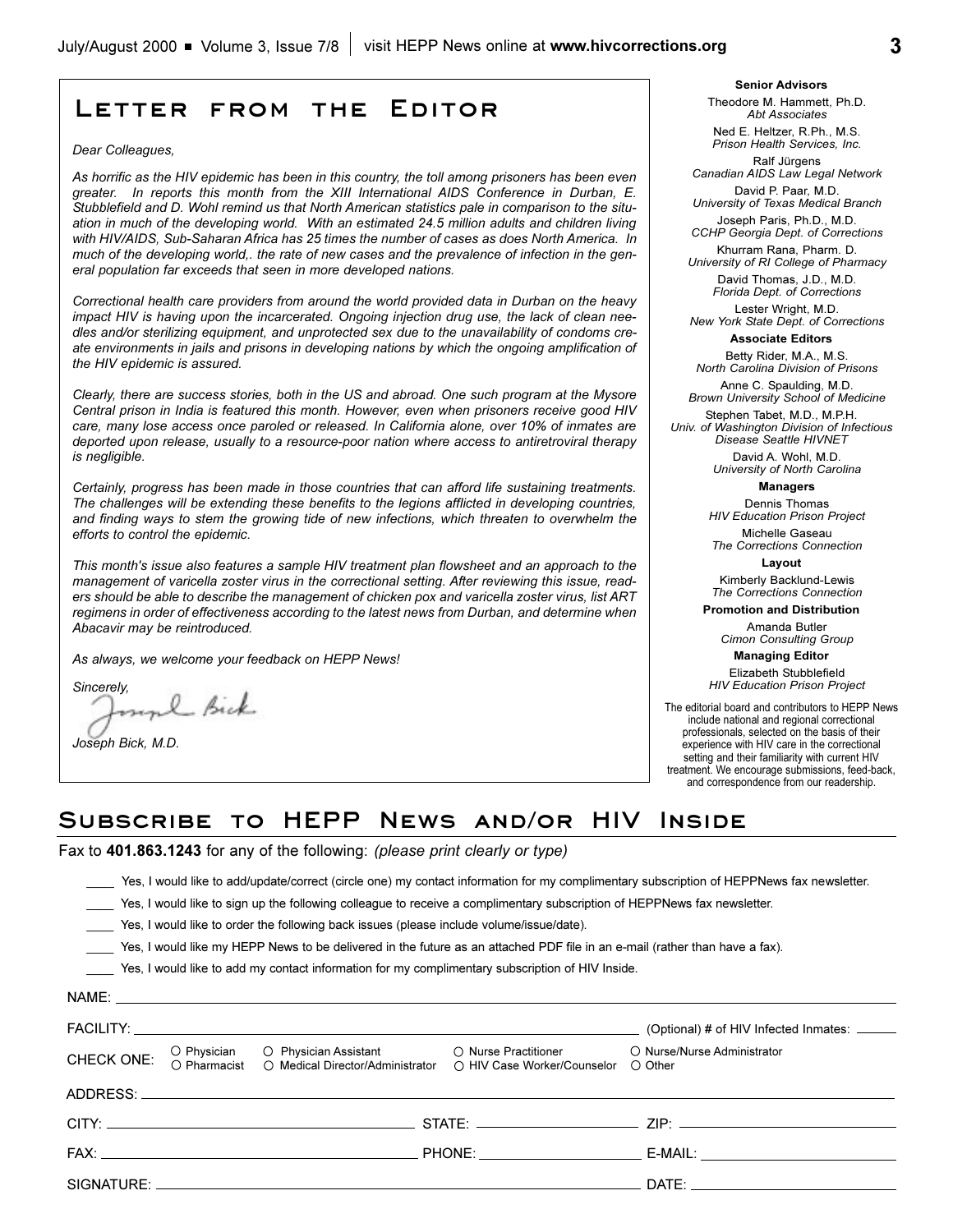## **Prisons and Jails Worldwide...**  *(continued from page 2)*

apart. Only 3 facilities actively distribute condoms (18).

A recent World Health Organization (WHO) report found that 23 of 52 countries surveyed allowed condom distribution in their correctional systems. Significantly, no system that has adopted a policy of making condoms available in prisons has reversed the policy, and the number of systems that make condoms available has continued to grow every year (19). According to the WHO, "condoms should be made available to inmates throughout their period of detention and prior to any form of leave or release" (20).

**International Recommendations:**

**HIV Interventions and Policies** In most countries, prisons are recognized as key intervention sites to prevent the advance of HIV. Reports on access to testing, medications, and trained providers in correctional settings are limited. Many experts and corrections-related institutions, however, have written recommendations for HIV interventions in correctional settings (21). In 1993, The World Health Organization established broadly applicable recommendations for the management of HIV infected inmates (20, see Table 2 for a summary).

In the United States, the National Commission on Correctional Health Care (NCCHC) promotes voluntary testing of prisoners and recommends the involvement of prisoners in the development and delivery of HIV/AIDS educational programs (22). Most authors emphasize the importance of educating staff as well as inmates about HIV risk and the needs of HIV infected people. The success of anonymous testing in one study was attributed to the high level of HIV education in the general prison population (2).

Even when effective HIV care is administered in a prison setting, the gains made may be lost following release, as was highlighted in a presentation by Stephenson and colleagues (23). In this retrospective study of state prison inmates in North Carolina, HIV-infected inmates receiving potent HIV therapies who were released and subsequently reincarcerated were compared to matched HIV-infected controls who remained in prison. Released prisoners experienced significant increases in HIV viral loads, while those remaining in prison actually saw a modest decline in HIV levels during the study period. Clearly, these data demonstrate that correctional facilities indeed provide an opportunity for HIV care initiation but that community resources must pick up where jails and prisons leave off.

#### **Conclusion**

Durban has focused the world's attention on the plight of the developing nations engulfed by HIV. In many ways prisons and jails represent the best and worst of the pandemic both in developing and developed nations. Great strides have been made in many countries to address HIV and AIDS in prisons and jails. Programs enabling the distribution of condoms and sterile injection equipment in some European and Australian facilities show promise for preventing the spread of HIV. Some U.S prisons and jails have developed strong programs for HIV testing and treatment, and many facilities conduct seroprevalence studies concerning HIV risk behaviors. However, despite these successes, the failure to implement comprehensive national programs (even in the U.S) combined with the lack of resources from non-western countries indicate that the global community needs even more focus on HIV/AIDS in prisons.

Prisons were identified years ago as key intervention sites for identifying and treating persons with HIV/AIDS. In 1987, prison medicine researcher T.W. Harding wrote: "Prison medical services will be tested by the AIDS epidemic. ... Prisons are not created to promote health. Nevertheless, the AIDS epidemic demonstrates forcibly how important prison health policy is for the community as a whole" (24). How nations meet the challenge of providing care and preventive services in their correctional systems remains to be seen, but thanks to Durban, the world is now watching.

*References on page 5*

#### **Table 2. WHO Recommendations for the Management of HIV Infected Prisoners**

*Guidelines were established by the World Health Organization (WHO) to provide standards which corrections officials should strive to achieve in their efforts to prevent HIV transmission and provide HIV care within correctional settings.* 

The WHO recommendations are summarized as follows. The complete guidelines can be found at http://www.who.org.

- Inmates should be given the same access to and quality of HIV care that is available in the local community. The general principles adopted by the national AIDS programs should apply equally to prisoners and to the community.
- G All inmates and correctional staff and officers should be provided with education concerning transmission, prevention, treatment, and management of HIV infection. For inmates, this information should be provided at intake and updated regularly thereafter. HIV education should be part of correctional staff orientation, and should be updated regularly thereafter.
- In each country, specific policies for the prevention of HIV/AIDS in prisons and for the care of HIV-infected inmates should be defined. These strategies should be incorporated into a wider program of promoting health among inmates.
- Compulsory testing of inmates for HIV is unethical and ineffective, and should be prohibited.
- Voluntary testing for HIV should be available in prisons when available in the community, along with pre- and post-test counseling.
- G Since segregation, isolation, and restriction on occupational activities, sports, and recreation are not considered useful or relevant in the case of HIV-infected people in the community, the same attitude should be adopted towards HIV-infected inmates. Decisions on isolation for health conditions should be taken by medical staff only, and on the same grounds as for the general public, in accordance with public health standards and regulations.
- Information on the health status and medical treatment of inmates is confidential and should be recorded in files available only to health personnel. If the patient consents, health personnel may provide prison managers or judicial authorities with information that will assist in the treatment and care of the patient.
- Inmates should have access to information on treatment options and the same right to refuse treatment as exists in the community.
- G Correctional officials and public health administrators should work together to ensure medical and psychological follow-up of HIV-infected inmates after their release.
- Special attention should be given to the needs of women inmates. Staff dealing with detained women should be trained to deal with the psychosocial and medical problems associated with HIV infection in women.
- The role of condoms in preventing HIV transmission should also be explained to inmates and staff. Since penetrative sexual inter course occurs in prison, even when prohibited, condoms should be made available to inmates throughout their period of detention and prior to any form of leave or release.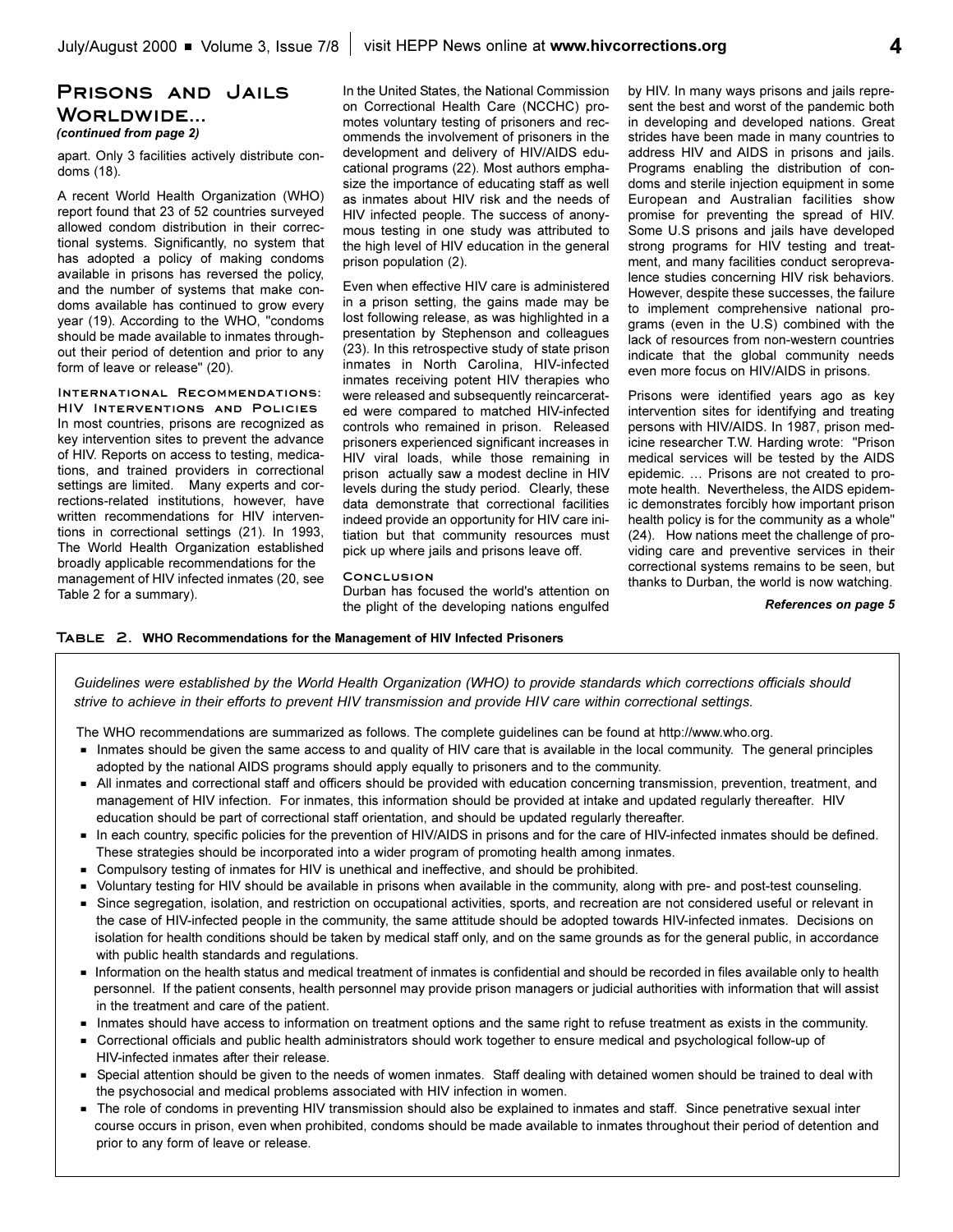**5**

#### *References: (Continued from page 5.) \*Speakers Bureau: Abbott Laboratories, Glaxo Wellcome and Merck & Co. 1. AIDS in the world II : global dimensions, social roots, and responses / the Global AIDS Policy Coalition. Ed Mann KM and DJM Tarantola. New York : Oxford University Press, 1996. 2. Bird AG, Gore SM, Jollife SW, Burns SM. AIDS 1992; 6: 725-733. 3. Simooya, O. XIII International AIDS Conference, July 2000, Durban, South Africa. MoPeC2336 4. Togbe T. International Conference on AIDS, 1998; 12: 1180 (abstract 60986). 5. Report on the global HIV/AIDS epidemic. June 2000. Available at www.unaids.org. 6. Osti NM. Mem Inst Oswaldo Cruz. 1999 Jul-Aug; 94(4): 479-83. 7. Carvalho ML. International Conference on AIDS, 1998; 12: 454-5 (Abstract 12563). 8. Malliori M, Sypsa V, Psichogiou M et al. Addiction, 1998; 93(2): 243-251. 9. Rotily M, Galiner-Pujol A, Obadia Y et al. AIDS 1994; 8: 1341-1344. 10. Martín V, Cayla JA, Morís ML et al. Eur J Epidemiol. 1998 Jun; 14(4): 327-31. 11. Hammett TM, Harmon P, and Maruschak LM. 1996-1997 Update: HIV/AIDS, STDs and TB in Correctional Facilities. US Department of Justice, July 1999. NCJ 176344. 12. Dean-Gaitor HD, Fleming PL. AIDS 1999; 13: 2429-2435. 13. Bauer, PG. XIII International AIDS Conference, July 2000, Durban, South Africa.TuPeD3674. 14. Gomes , JDS. XIII International AIDS Conference, July 2000, Durban, South Africa.TuPeD3690 15. Ghante Nagaraj, S. XIII International AIDS Conference, July 2000, Durban, South Africa. MoPeC2333. 16. Fact sheet: HIV/AIDS in Prisons. Prevention: Sterile Needles. Canadian HIV/AIDS Legal Network. Available at: http://www.aidslaw.ca/elements/factpris-e/epfact6.htm. 17. Menoyo, C. XIII International AIDS Conference, July 2000, Durban, South Africa. TuOrD322. 18. Kekana, T. XIII International AIDS Conference, July 2000, Durban, South Africa. MoPpD1039. 19. Fact Sheet: HIV/AIDS in Prisons. Prevention: Condoms. Canadian HIV/AIDS Legal Network. Available at: http://www.aidslaw.ca/elements/factpris-e/e-pfact4.htm. 20. World Health Organization. WHO guidelines on HIV infection and AIDS in prisons. Global Program on AIDS, Geneva. 1993 March. WHO/GPA/DIR/93.3.*

*21. De Groot SA, Leibel SR, Zierler S. A standard of care for incarcerated women: Northeastern United States' experiences. J Correctional Health Care 1998; 5(2): 139- 175.*

*22. National Commission on Correctional Health Care. Management of HIV in Correctional Facilities. Chicago, IL. 2000. www.ncchc.org.*

*23. Stephenson, B. XIII International AIDS Conference, July 2000, Durban, South Africa. TuOrD323.*

*24. Harding TW. Lancet, 1987, Nov 28; 2(8570): 1260-1263.*

## **HEPPigram**

## **Management of Varicella Zoster Exposure** (Chicken Pox (CP) or Shingles)



*Developed by Joseph Bick, M.D., Editor, HEPP News*

VZV=Varicella Zoster Virus

VZIG=Varicella Zoster Immune Globulin

\*Alternatively, assign to work in area where no contact with immunocompromised or pregnant individuals.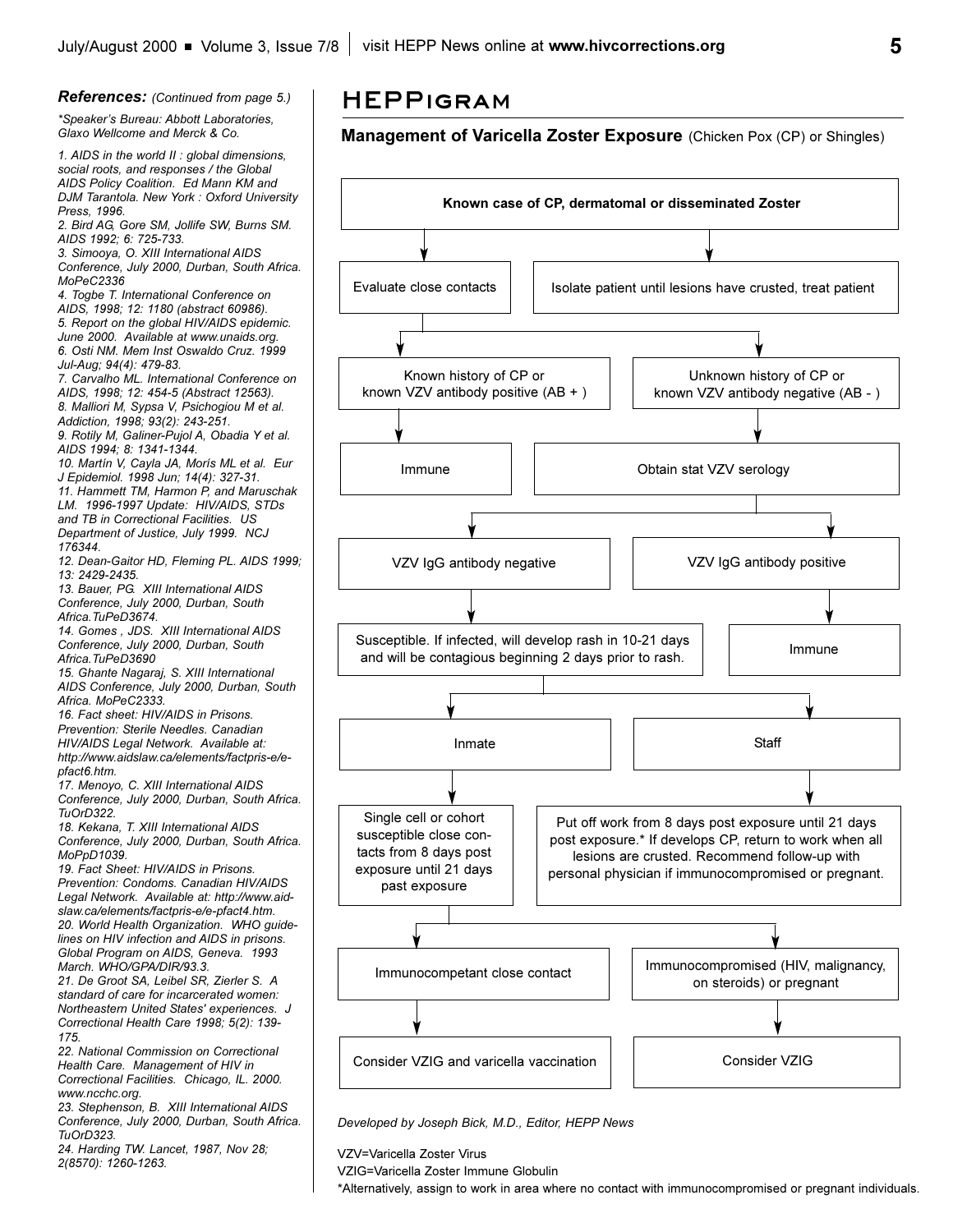## **Ask the Expert: Blistering on an August Afternoon**

### **Joseph Bick M.D.***, Editor, HEPP News*

*On Tuesday, inmate Jones presented to your clinic with a chief complaint of right sided pain in a band like distribution from his back around to his abdomen. Mr. Jones is HIV infected with a most recent CD-4 count of 180/mm3. He admits to malaise, but denies all other symptoms. His exam is notable only for hyperasthesia in the painful area. You prescribe Tylenol, and arrange follow-up. Now its Friday afternoon, and Mr. Jones returns to your clinic with weeping vesicular lesions in the classic dermatomal pattern of zoster. Jones lives in a dorm with 48 other HIV infected individuals. What do you do next?*

- *A) Arrange for the immediate transfer of Jones to the facility that dumped on you last Friday.*
- *B) Decide that this is a good time to take that 2-week vacation you've been postponing.*
- *C) Relax. Read this article.*

The varicella zoster virus (VZV), a herpes virus, is responsible for primary varicella (chicken pox, CP) and recurrent disease zoster (shingles). In the United States, 90% of cases of CP occur in those under the age of 13. By early adulthood, approximately 95% have been infected. CP is the most contagious herpes virus, and is spread by the respiratory route and contact with vesicular fluid.

In children, CP is usually a benign self-limited illness, and is not uncommonly subclinical. The typical presentation is rash, malaise, and three to five days of fever. The rash is vesicular, and typically begins on the face and trunk before spreading centrifugally. A hallmark of CP is the presence of successive crops of vesicles.

In adults and especially those who are immunocompromised, CP can be more severe with more lesions and a longer time to healing of the lesions. Additionally, adults and the immunocompromised are at increased risk for bacterial infection of skin lesions, pulmonary disease, visceral disease, and encephalitis. Once infected, rash develops in 10 to 20 days. Those infected are themselves contagious from approximately 2 days before their rash develops until all of their vesicles have crusted.

Zoster, which is recurrent VZV disease from virus that has remained latent in the dorsal root ganglia, afflicts at least 10% of those who are HIV infected. The rash is typically a unilateral vesicular dermatomal eruption, most commonly involving the thoracic and lumbar dermatomes. It is not uncommon for pain and paresthesias to precede the rash by 2-3 days. In the immunocompromised, there is an increased risk for widespread dissemination or multi-dermatomal involvement. The disease can be prolonged, with new lesions occurring for up to 2 weeks and scabbing taking up to 4 weeks. Other complications include retinitis and acute retinal necrosis, which can be difficult to differentiate from CMV.

Treatment of CP with acyclovir can decrease new lesion formation by one day, result in less lesions, and decrease constitutional symptoms in 1/3 of patients. In zoster, acyclovir decreases acute neuritis and accelerates lesion healing. Acyclovir is dosed at 1000 mg P.O. five times per day for 14-21 days in adults. The pro-drugs valaciclovir (1000mg P.O. tid for ten days) and famciclovir (500 mg P.O. tid for 10 days) are better absorbed and may be superior to acyclovir.

The infection control challenges of VZV within congregate living environments (CLEs) such as jails and prisons are truly unique. In the free community, hospitalized patients who are exposed to VZV are often discharged until their communicable period passes to avoid transmission to other susceptibles. In the correctional setting, not only do we not have that option, but we often cluster our

immunocompromised (HIV infected) inmates in CLEs where exposure to zoster is likely.

Once a case of CP or disseminated zoster is diagnosed, the American Public Health Association recommends that cases be placed in strict isolation, preferably with negative pressure airflow. Only staff who have positive serologies or a history of CP should be assigned to care for these patients. In addition to an acyclovir preparation, patients should be examined on a daily basis to assess for complications. Pneumonitis can initially present with tachypnea, tachycardia, and/or dyspnea. Patients should be kept isolated until all lesions have crusted.

In cases of shingles, single room placement with contact isolation is recommended. Gowns and gloves should be used if contact with infectious materials is expected. For both CP and zoster, contaminated clothing and linen should be bagged and cleaned according to facility protocols.

Advance preparation is key. 80% of adults will recall a history of CP. Of the remaining 20%, blood testing will reveal that all but 5% of adults have been previously infected. By routinely obtaining varicella IgG serology on all incoming immunocompromised inmates who do not recall a history of CP, a database can be maintained of those who are susceptible. Ideally, serology should also be collected on all staff who work with immunocompromised individuals and do not remember having had CP. Those who are found to be IgG positive are immune. (See HEPPigram on page 5 for more information).

Now the hard part: contact investigations. If baseline serologies have been obtained on all staff and inmates who do not recall a history of CP, your job is much simpler. If not, stat serologies should be obtained on contacts who do not remember having had CP. Inmates who are close contacts should be single celled from 8 days after exposure until 20 days post exposure. If this is not possible, exposed inmates can be cohorted in one dormitory. Those who develop CP should be isolated and treated as above. Non immune staff should be reassigned so that they are not in contact with immunocompromised individuals during their contagious period. Close contacts who are immunocompromised are candidates for varicella zoster immune globulin (VZIG), which must be given within 96 hours to be effective. VZIG is available from blood services regional offices of the American Red Cross.

With appropriate planning, you can be prepared to effectively treat CP and zoster, and prevent epidemic spread within your immunocompromised patients. Education of clinical and custody staff is essential, and will go far to help control hysteria when your next case presents. Do it now, before that inevitable Friday afternoon scenario!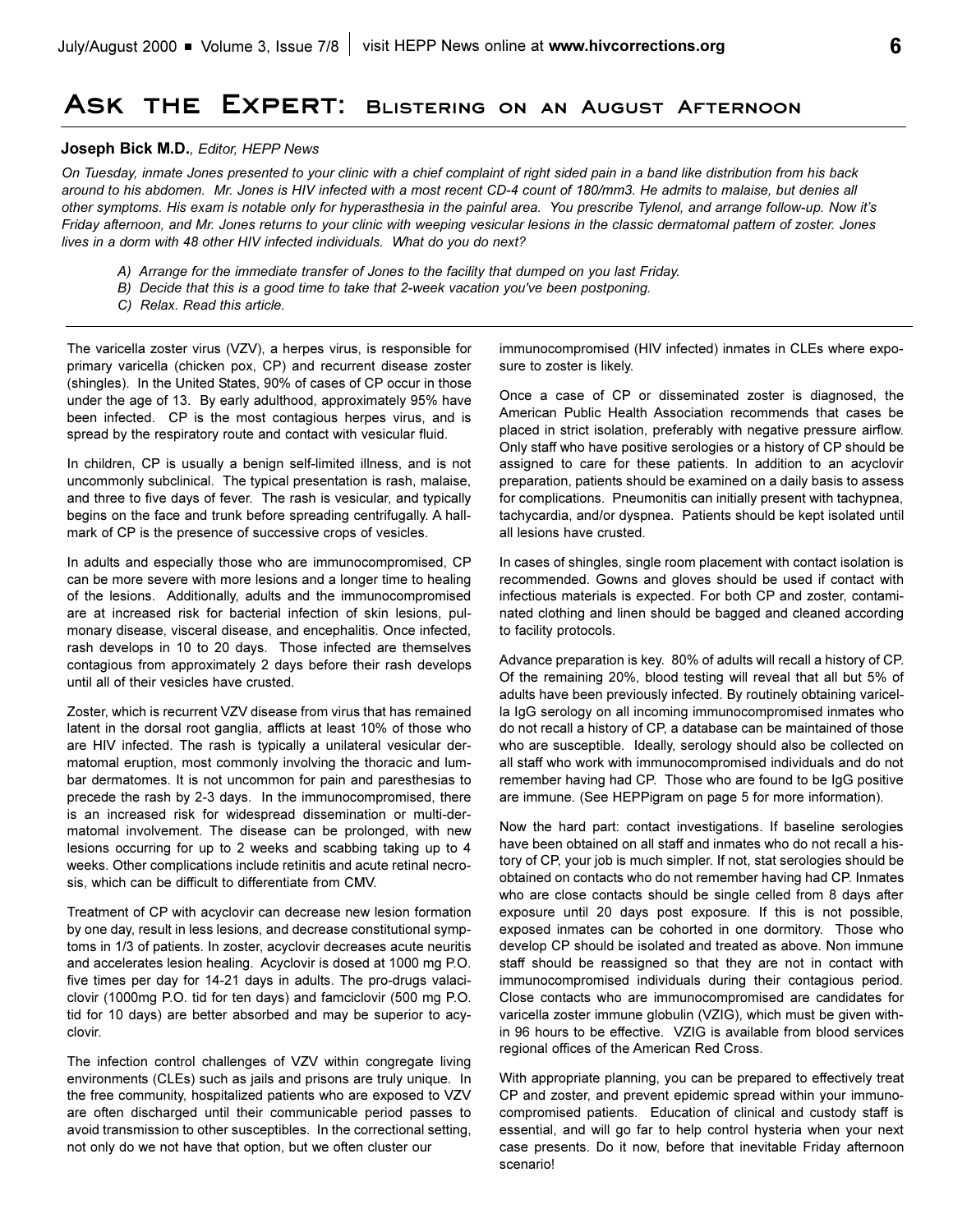## **Treatment Updates**

#### **Durban Continued . . .**

The most important treatment news at Durban were the comparisons between different HAART regimens: Triple NRTI (such as ZDV/3TC/ABC), protease sparing (D4T/3TC/NVP), and protease-containing regimens were compared in several studies. There was no clear "winner" in these studies, which underscores the importance of providing a wide range of HIV drugs on the correctional formulary. However, there were some important trends. Tables 3 and 4 summarize results from three major studies, the Atlantic study (i), the French Ecureuil study (ii), and a Brazilian study (iii). The data shown represents "intent to treat" results, which count patients who do not tolerate the regimen and have to switch as failures.

As shown, these comparison studies showed (1) that the three types of "Triple" regimens used in HAART today are roughly comparable (Atlantic study); and (2) that PIcontaining and "triple NRTI" regimens are also roughly comparable (Ecureuil and CNAB 3014). The Atlantic study appeared to show that protease inhibitor (PI-) containing regimen had a slight advantage for patients with higher initial viral loads, and there was a statistically insignificant trend in each of the arms towards better virologic suppression in the PI containing regimen. The other two studies, which were not placebo controlled, showed slightly less favorable results (trends only) for the PIcontaining regimens, which may be related to study design (TID dosing of the PI). It came as no surprise that these studies all showed that patients with higher viral loads had lower rates of success with any of the regimens. Many HIV providers are considering initiating therapy with at least four drugs in treatment-naïve patients who have higher viral loads.

In addition, important new results on toxicities believed to be related to hydroxyurea (when used in combination with D4T and DDI) were reported in Durban. 98 treatment-naïve patients and 47 treatment-experienced patients were given DDI, D4T, efavirenz, with or without the addition of hydroxyurea (HU). The study was terminated early because of a difference in neurotoxicity between the treatment (HU) and placebo group (8 patients vs 2 patients). For those patients who completed therapy, the two regimens were equivalent, although a trend toward better viral suppression was observed among treatment-experienced patients who were taking the regimen containing HU. Thus, HU appears to add toxicity but not benefit to regimens containing DDI and D4T for most patients (although other studies have shown some benefit when DDI and HU are used in combination).

|  | TABLE 3. Triple NRTI and PI vs NRTI and NNRTI* |  |  |
|--|------------------------------------------------|--|--|
|  |                                                |  |  |

| <b>Study</b> | # patients Type of | <b>Patient</b>                                  | <b>All Patients</b><br><b>Received</b> | The study<br>compared                             | <b>HIV RNA &lt;50 Comments</b><br>at 48wks |                     |
|--------------|--------------------|-------------------------------------------------|----------------------------------------|---------------------------------------------------|--------------------------------------------|---------------------|
| Atlantic I   | 298                | Naive                                           | $D4T$ (BID) +<br>DDI (QD)              | +IDV (TID)<br>or $+NVP$ (QD)<br>or $+3TC$ (BID)   | 49%<br>49%<br>40%                          |                     |
|              | (subset)           | Naive and<br>hiaher<br>baseline VL<br>(>58,000) | $D4T$ (BID) +<br>DDI (QD)              | $+IDV$ (TID)<br>or $+NVP$ (QD)<br>or $+3TC$ (BID) | 48%<br>28%<br>26%                          | $P = 18$<br>(trend) |

|  |  |  |  | TABLE 4. Triple NRTI vs NRTI + PI vs NRTI + NNRTI** |
|--|--|--|--|-----------------------------------------------------|
|  |  |  |  |                                                     |

| <b>Study</b>        | # patients      | Type of<br><b>Patient</b>                             | <b>All Patients</b><br><b>Received</b> | The study<br>compared           | <b>HIV RNA &lt;50 Comments</b><br>at 48wks |                                       |
|---------------------|-----------------|-------------------------------------------------------|----------------------------------------|---------------------------------|--------------------------------------------|---------------------------------------|
| Ecureuil            | 195             | Naïve                                                 | Combivir<br>$(ZDV+3TC)$                | + ABC (BID)<br>or +NFV (TID)    | 67%<br>66%                                 | Nausea and<br>vomiting vs<br>Diarrhea |
| <b>CNAB</b><br>3014 | 342<br>(subset) | Naïve                                                 | Combivir<br>(ZDV+3TC)                  | + ABC (BID)<br>or $+$ IDV (TID) | 73%<br>61%                                 |                                       |
|                     | (subset)        | Naïve and<br>lower base-<br>line VL<br>$($ < 100,000) | Combivir<br>$(ZDV+3TC)$                | + ABC (BID)<br>or $+$ IDV (TID) | 82%<br>71%                                 |                                       |
|                     |                 | Naïve and<br>higher<br>baseline VL<br>$($ >100,000)   | Combivir<br>$(ZDV+3TC)$                | + ABC (BID)<br>or $+$ IDV (TID) | 56%<br>43%                                 |                                       |

*\*NRTI= Nucleoside Reverse Transcriptase Inhibitor* 

<sup>G</sup>*ABC=abacavir, ZDV=zidovudine (AZT), 3TC=lamivudine, D4T=stavudine, DDI=didanosine) NNRTI= Non-Nucleoside Reverse Transcriptase Inhibitor* 

<sup>G</sup>*EFZ=efavirenz, NVP=nevirapine, DLV=delavirdine)*

```
PI= Protease Inhibitor
```
<sup>G</sup>*IDV=indinavir, NLF=nelfinavir*

*\*\*Both studies are expected to go 48 weeks; watch for more data.*

## **Treatment Updates from US News Update on Abacavir Hypersensitivity Syndrome**

Glaxo Wellcome, Inc., in conjunction with the FDA MedWatch program, released an "important drug warning" letter last month to inform physicians of "new safety information about hypersensitivity reactions to abacavir," or Ziagen, a nucleoside analogue reverse transcriptase inhibitor. In the April 1999 issue of HEPP News, we reviewed the management of ABC-Hypersensitivity syndrome. The latest letter from Glaxo warns that "severe or fatal hypersensitivity reactions can occur within hours after Ziagen reintroduction in patients who have no identified history or unrecognized symptoms of hypersensitivity to abacavir therapy." In fact, in most cases, hypersensitivity occurs within hours following reintroduction. The letter warns that if abacavir was discontinued for

### *References:*

*i Squires, K. Abstract LbPeB7046. ii Brun Vezinet F, Viraben R, Malkin Abstract WeOrB605.*

reasons not related to hypersensitivity symptoms, the drug should only be reintroduced after evaluating the reason for discontinuation and ensuring that the patient had no symptoms consistent with hypersensitivity reactions. If no symptoms are identified, caution should be taken when reintroducing abacavir to a patient, and patients should be educated regarding the possibility of reaction upon reintroduction and should have access to immediate medical care (http://www.fda.gov).

### **Didanosine Dosing**

The preferred dosing frequency of didanosine (Videx) is twice daily. Once-daily dosing should be considered only for adult patients whose management requires once-daily dosing of didanosine. (http://www.fda.gov).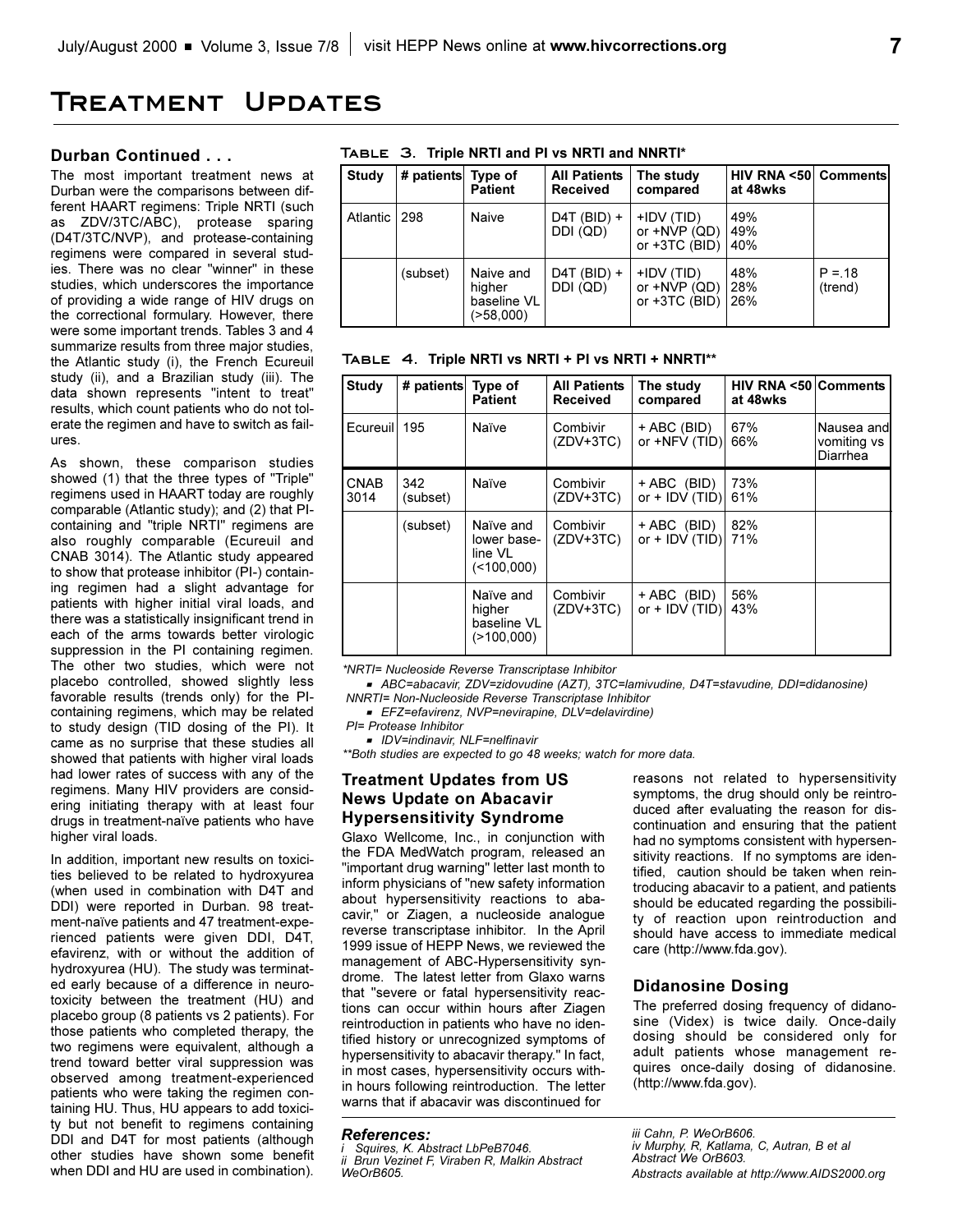## **Save the**  DATES

### **24th National Conference on Correctional Health Care**  *September 9-13, 2000 St. Louis, MO* Cervantes Convention Center CME credit available.

Call: 773.880.1460 Fax: 773.880.2424 Email: ncchc@ncchc.org Visit: www.ncchc.org

#### **HIV/AIDS Behind Bars**

*Saturday, Sept. 9, 2000 1:00-5:00 pm* HEPP News is sponsoring a pre-conference colloquium at the NCCHC conference listed above that will discuss the outcomes of HIV education and prevention interventions in correctional settings. For more information contact Matt Stark. Call: 401.863.2180 Fax: 401.863.1243 Email: matthew\_stark@brown.edu.

**Management of HIV/ AIDS in the Correctional Setting: A Live Satellite Videoconference Series, Antiretroviral Update 2000** *October 3, 2000 12:30- 3:30 E.S.T.* 2.5 CME credits available Call: (518) 262-6864 Email: santosm@mail.amc.edu

**Thirteenth Annual Conference Association of Nurses in AIDS Care** Chasing a Changing Tide: Complex Clients, Care, and Communities *November 2-5, 2000 Caribe Hilton San Juan, Puerto Rico* Contact: Sande Gracia Jones 958 Whitehall Ln., Orlando , FL 33019 Call: 305.493.6734 Fax: 305.567.4319 Email: sj394@ starnet.com http://www.anacnet.org/ anacabstracts.htm

### **Medical Management of AIDS: A Comprehensive Review of HIV**

**Management - Winter Symposium**  *December 7-9, 2000 San Francisco, CA* Contact: Cliff Brock Department of Medicine UCSF Box 0656 San Francisco, CA 94143-0656 USA Call: 415.476.5208 Fax: 415.476.3542 Email: cme@medicine.ucsf.edu Web: http://medicine.ucsf.edu/ programs/cme

## **News Flashes**

### **Vietnam: Increasing Number of HIV Cases in Prisons**

HIV cases among Vietnam's inmates have tripled since 1998 and now comprise one-fifth of all infections in the country, according to a government newspaper. A total of 22,161 inmates had tested HIV-positive as of July 20, with 3,621 AIDS cases and 1,895 inmate deaths from AIDS since the first case detection in 1990. A National AIDS Committee official said that the actual number of HIV infections in Vietnam's prisons could be 10 times higher. Infected inmates remain in the general prison population until they develop AIDS, when they are transferred to the prison's clinic. Hoping to curb the spread of the virus, the Ministry of Public Security last year launched an HIV/AIDS awareness campaign in prisons and correctional institutions (Associated Press, 7/28).

### **Cost Effectiveness of Universal vs. Voluntary Screening for HIV among Pregnant Women Compared in Chicago**

In a recent article published in Pediatrics Online, researchers from the University of Illinois Chicago College of Medicine investigated the cost-effectiveness of implementing three screening strategies to detect HIV among pregnant women in Chicago. The three strategies included no screening, voluntary screening, and universal screening. Results found that compared to no screening, universal testing could save \$3.69 million for every 100,000 pregnant women tested in Chicago. The costs of implementing the program of universal testing show that it would both lower the incidence of newborn HIV infections and would cost less on average per pregnant woman than no screening or voluntary screening. (Immergluck, Lilly Cheng; Cull, William L.; Schwartz, Alan; et al. Pediatrics Online. April 2000; 105(4):54)

# **Resources & Opportunities**

**In the Works: CDC Guidelines for TB Treatment in Prisons and Jails** The CDC is working on new guidelines for the treatment of Tuberculosis in prisons and jails, and will hold a meeting this Fall to finalize the document. HEPP News will keep you updated, or you can check with the website for the National Center for HIV, STD and TB Prevention at http://www.cdc.gov/nchstp/tb/

### **Ryan White CARE Act for Prison and Jail Inmates**

HRSA's HIV/AIDS Bureau is currently working on clarifying how Ryan White funding can be used for programs for inmates. This is an opportunity to let HRSA know of the myths and barriers that you are confronting in your efforts to utilize or access these funds for inmate programs and discharge planning programs. If you have questions or suggestions, contact John Palenichek, Policy and Program Director, HAB/HRSA, 5600 Fishers Lane, Rockville, MD 20857 or visit http://www.hrsa.gov/hab

### **Office of the Surgeon General: Increased Involvement**

The office of the Surgeon General/USPHS has indicated that they are interested in becoming more involved with treating HIV in men of color and welcome community input regarding any issues pertaining to HIV and minority men. This is an opportunity to let policy makers know about HIV and corrections. To be heard, send information to Allan Noonan, Senior Advisor, Office of the Surgeon General /USPHS, 5600 Fishers Lane, Rockville, MD 20057

### **Informational Videos: Albany Medical Center AIDS Program's Inmate Adherence Initiative**

This five part videotape series models a peer support group of five HIV-infected former inmates. The series addresses coping with HIV, adherence to treatment, and related health care issues. The goal of the videotapes is to improve treatment adherence, secondary prevention, risk reduction, and overall enhancement in the quality of life for the incarcerated population. To order, contact Douglas Fish at the Albany Medical College at 518.262.6846, fax: 518.262.4756.

# **Web Resources**

## **TREATMENT WEBSITES:**

**HIV Insite, from UCSF "Gateway to AIDS Knowledge"** http://HIVInSite.ucsf.edu **HIV/AIDS Treatment Directory**  http://www.amfar.org/td

**Medscape HIV/AIDS** http://hiv.medscape.com

**Johns Hopkins AIDS Service** http://www.hopkins-AIDS.edu

### **INTERNATIONAL WEBSITES:**

**XIII International AIDS Conference** http://www.AIDS2000.org

**AEGIS-AIDS Education Global Information System** http://www.aegis.com

**World Health Organization** http://www.who.org

**United Nations AIDS**  http://www.unaids.org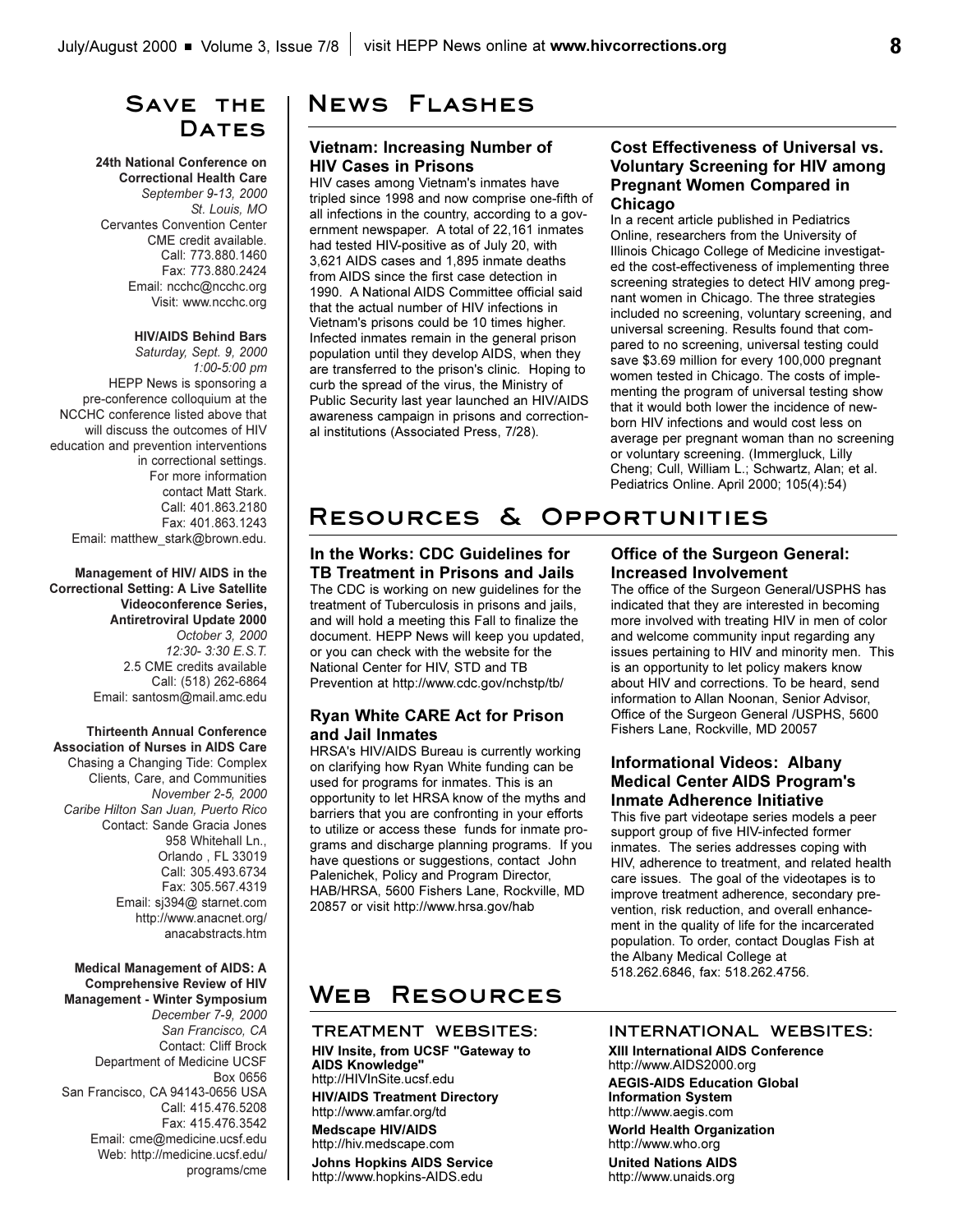$\Gamma$ 

| <b>HIV Treatment Plan</b>                               | Inmate Number:                            |                                      |       |  |  |  |  |  |  |  |
|---------------------------------------------------------|-------------------------------------------|--------------------------------------|-------|--|--|--|--|--|--|--|
| Developed by: HEPP News<br>Brown University, Box GB 426 | Inmate Name (last, first, initial):       |                                      |       |  |  |  |  |  |  |  |
| Providence, RI 02912<br>www.hivcorrections.com          | Sex:<br>M<br>F                            | Race/Ethnic:<br>Facility:<br>B W H O |       |  |  |  |  |  |  |  |
|                                                         | Date: (example)                           | Date:                                | Date: |  |  |  |  |  |  |  |
| <b>NEXT T CELL PROFILE</b>                              | Q 3mo                                     |                                      |       |  |  |  |  |  |  |  |
| HIV - 1 / RNA / via PCR                                 | Q 3mo                                     |                                      |       |  |  |  |  |  |  |  |
| <b>PHYSICAL EXAM DUE</b>                                | Q year                                    |                                      |       |  |  |  |  |  |  |  |
| <b>ID EVALUATION</b>                                    | Q X weeks<br>(depending on health status) |                                      |       |  |  |  |  |  |  |  |
| <b>BLOOD WORK</b>                                       | CBC, LFT, Chem 7 Q 4-6 wk                 |                                      |       |  |  |  |  |  |  |  |
| <b>PPD</b>                                              | Q year                                    |                                      |       |  |  |  |  |  |  |  |
| <b>ANERGY PANEL</b><br>$\sim$                           |                                           |                                      |       |  |  |  |  |  |  |  |
| <b>PAP SMEAR</b>                                        | Q 6mo                                     |                                      |       |  |  |  |  |  |  |  |
| <b>CHEST X - RAYS</b>                                   | Q year                                    |                                      |       |  |  |  |  |  |  |  |
| <b>OTHER X - RAYS</b>                                   |                                           |                                      |       |  |  |  |  |  |  |  |
| THERAPEUTIC DIETS / MVI /                               |                                           |                                      |       |  |  |  |  |  |  |  |
| <b>RESOURCE</b>                                         | MV TPO QD                                 |                                      |       |  |  |  |  |  |  |  |
| <b>MEDICATIONS:</b>                                     |                                           |                                      |       |  |  |  |  |  |  |  |
| <b>ANTIRETROVIRALS</b>                                  | D4T, DDI, EFV                             |                                      |       |  |  |  |  |  |  |  |
| <b>PCP PROPHYLAXIS</b>                                  | Bactrim TPOQD                             |                                      |       |  |  |  |  |  |  |  |
| <b>ANTI-FUNGAL MEDS</b>                                 | N.A.                                      |                                      |       |  |  |  |  |  |  |  |
| <b>MAI / CRYPTO / TOXO MEDS</b>                         | Azithro 1200 Qwk                          |                                      |       |  |  |  |  |  |  |  |
| <b>ANTI-VIRAL MEDS</b>                                  | N.A                                       |                                      |       |  |  |  |  |  |  |  |
| <b>TB MEDS</b>                                          | N.A.                                      |                                      |       |  |  |  |  |  |  |  |
| <b>VACCINES</b>                                         | DT, DV, FLV, 9/00                         |                                      |       |  |  |  |  |  |  |  |
| <b>OTHER MEDS</b>                                       | N.A.                                      |                                      |       |  |  |  |  |  |  |  |
| <b>CONSULTATIONS</b>                                    |                                           |                                      |       |  |  |  |  |  |  |  |
| <b>MD / IDS SIGNATURE</b>                               | A. Jaildoc, MD                            |                                      |       |  |  |  |  |  |  |  |
| <b>NURSE SIGNATURE</b>                                  |                                           |                                      |       |  |  |  |  |  |  |  |

This plan gives overall direction to the management of each HIV patient. An example of directions, initiated by the physician and to be administered by the nursing staff, is given on the left. This plan would be updated at least quarterly or every time there is a significant health change in health status or medical regimen. The October 2000 issue of HEPP News will include a flow sheet on clinical HIV management.